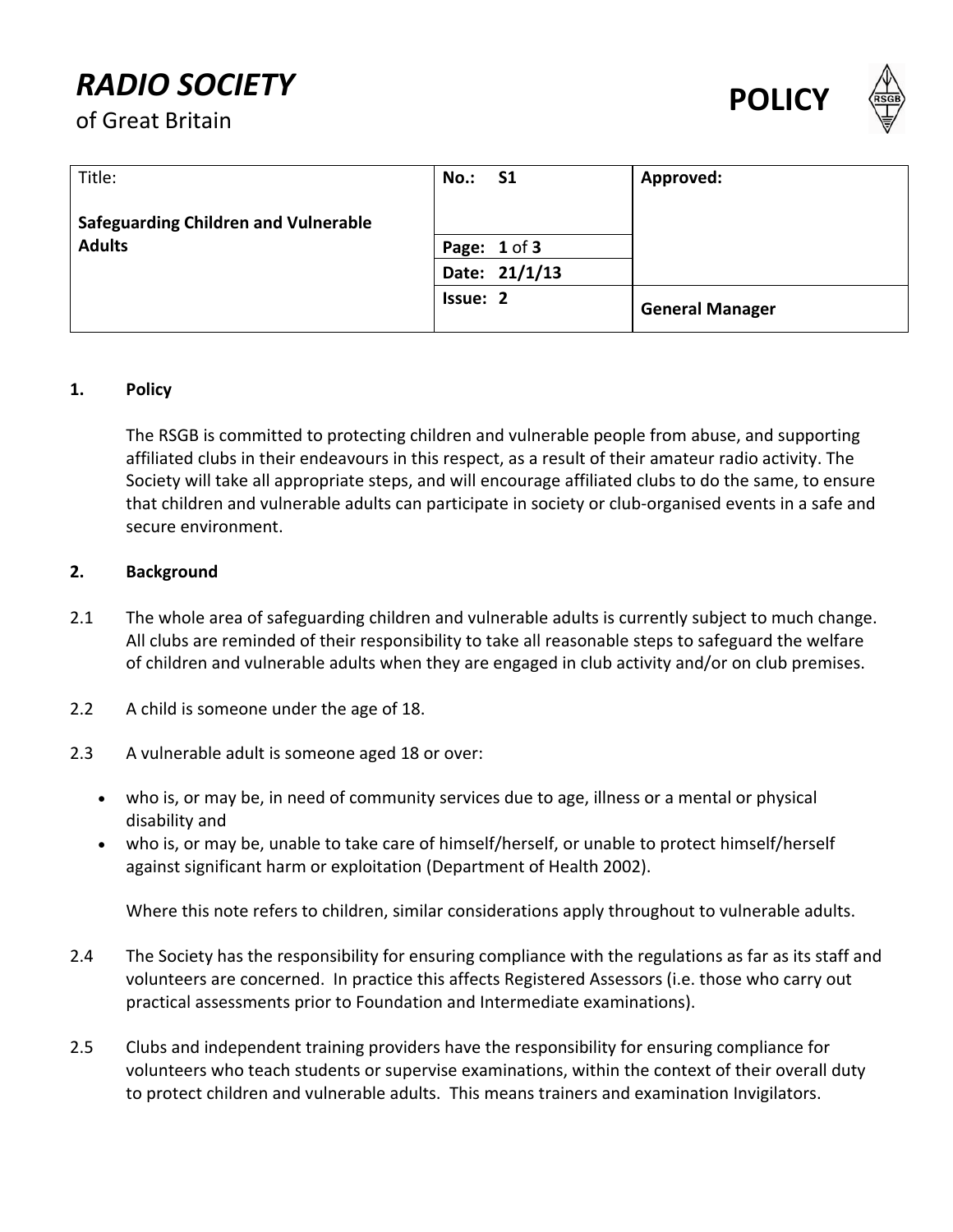- 2.6 The Disclosure & Barring Service (DBS) Checks Guidance for Volunteering, formerly CRB, published in 2008 states that the decision as to whether to make a DBS check is a matter for the employer. Our legal advice is that "Employer" in this context means the RSGB for Registered Assessors, and clubs and independent providers for trainers and examination invigilators. It goes on to state that the decision should be part of an overall risk management process. The decision should, it states, be made "carefully" and "because there is a strong and demonstrable reason for doing so and not just in case".
- 2.7 The "test" for assessing whether a person is recommended and eligible for a DBS check is if
	- a) they engage in a "regulated activity" (in this case, any form of teaching, training or instruction of children and/or vulnerable adults) **AND**
	- b) they carry out this activity **EITHER** frequently (once a week or more) **OR** on more than 3 days in any 30 day period.
- 2.8 After careful consideration of the advice it is clear that
	- Some trainers may fall within the definition in 2.7, depending on who they teach and how their teaching time is structured.
	- The role and scope of registered assessors do not fall within the definition in 2.7 and RSGBsponsored DBS checks will cease. RSGB HQ will continue to take up references before registering assessors. Some registered assessors are also trainers, however, and may qualify for a DBS check depending on 2.7 above.
	- The role and scope of examination invigilators do not fall within the definition of a regulated activity. Some examination invigilators are also trainers, however, and may qualify for a DBS check depending on 2.7 above.
- 2.9 Notwithstanding the above, it may be that some trainers already have CRB/DBS clearance due to their activities outside of the club.

#### **3.0 Procedure**

- 3.1 All RSGB Affiliated Clubs should formally adopt and implement the RSGB Child Protection Guidelines whether they teach students or not, and this should be made widely available. A copy is at Appendix 1. The RSGB Guidelines are also available on the website using the following link <http://www.rsgb.org/tutors/general/pdf/childprotection.pdf>
- 3.2 All independent clubs and independent training providers should develop a Child Protection Policy whether they teach students or not, and this should be made widely available. Guidance is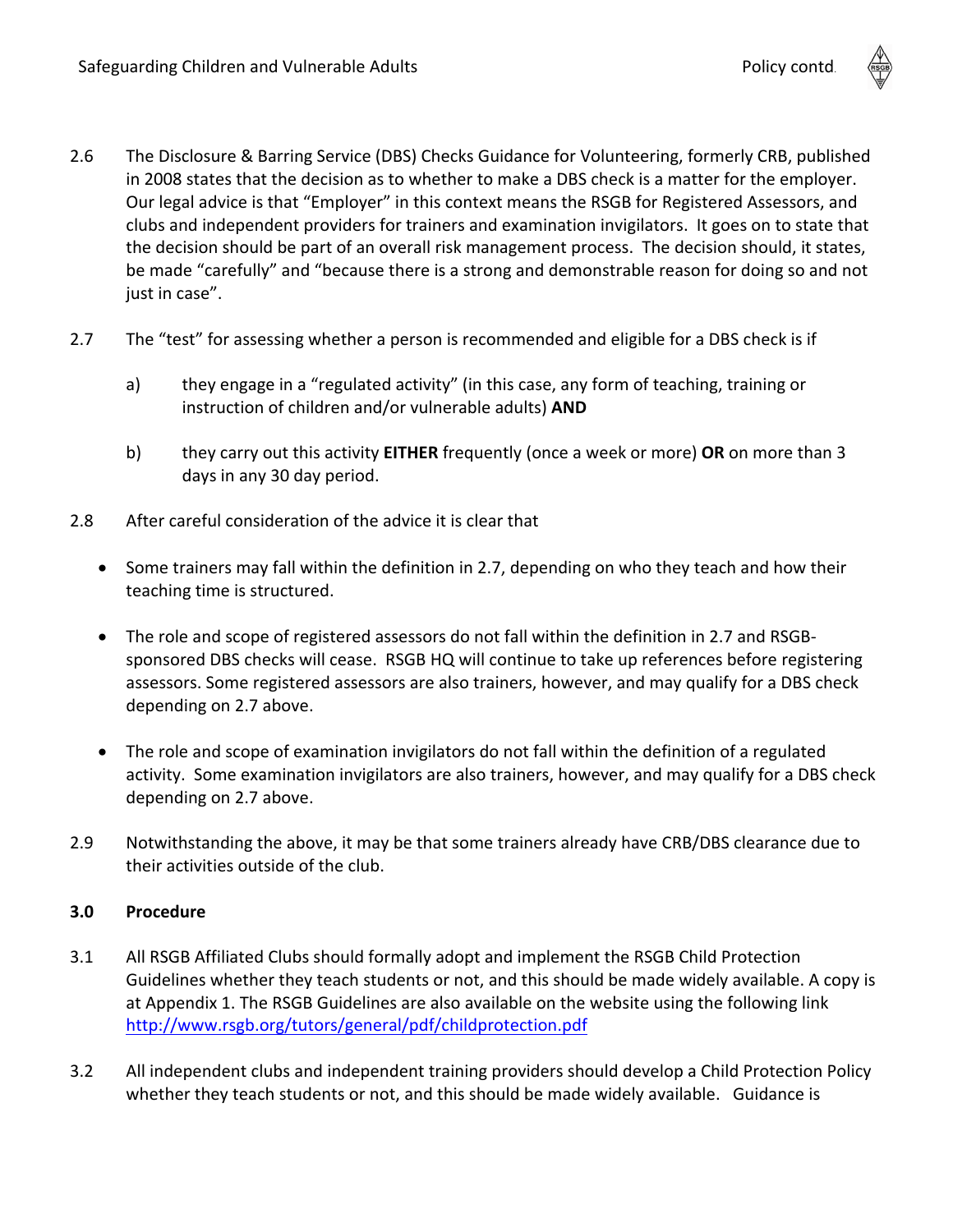

available on the RSGB website using the following link <http://www.rsgb.org/tutors/general/pdf/childprotection.pdf>

- 3.3 All clubs should review their teaching schedules. If a trainer's teaching commitment falls within the definitions described in 2.7 above then a risk assessment must be undertaken by the club or independent provider to determine whether a DBS check is warranted. There should be consideration of how well the risk is mitigated by the attendance of parents or other responsible adults.
- 3.4 If the risk assessment causes the club or independent provider to decide that a DBS check is warranted then it is their responsibility to initiate the check. The General Manager is available for advice in such cases. Please send a copy of your risk assessment to [gm.dept@rsgb.org.uk.](mailto:gm.dept@rsgb.org.uk) in the first instance.

If the trainer is an RSGB member, RSGB HQ will organise and fund an agreed check on their behalf. Non‐members will need to make their own arrangements.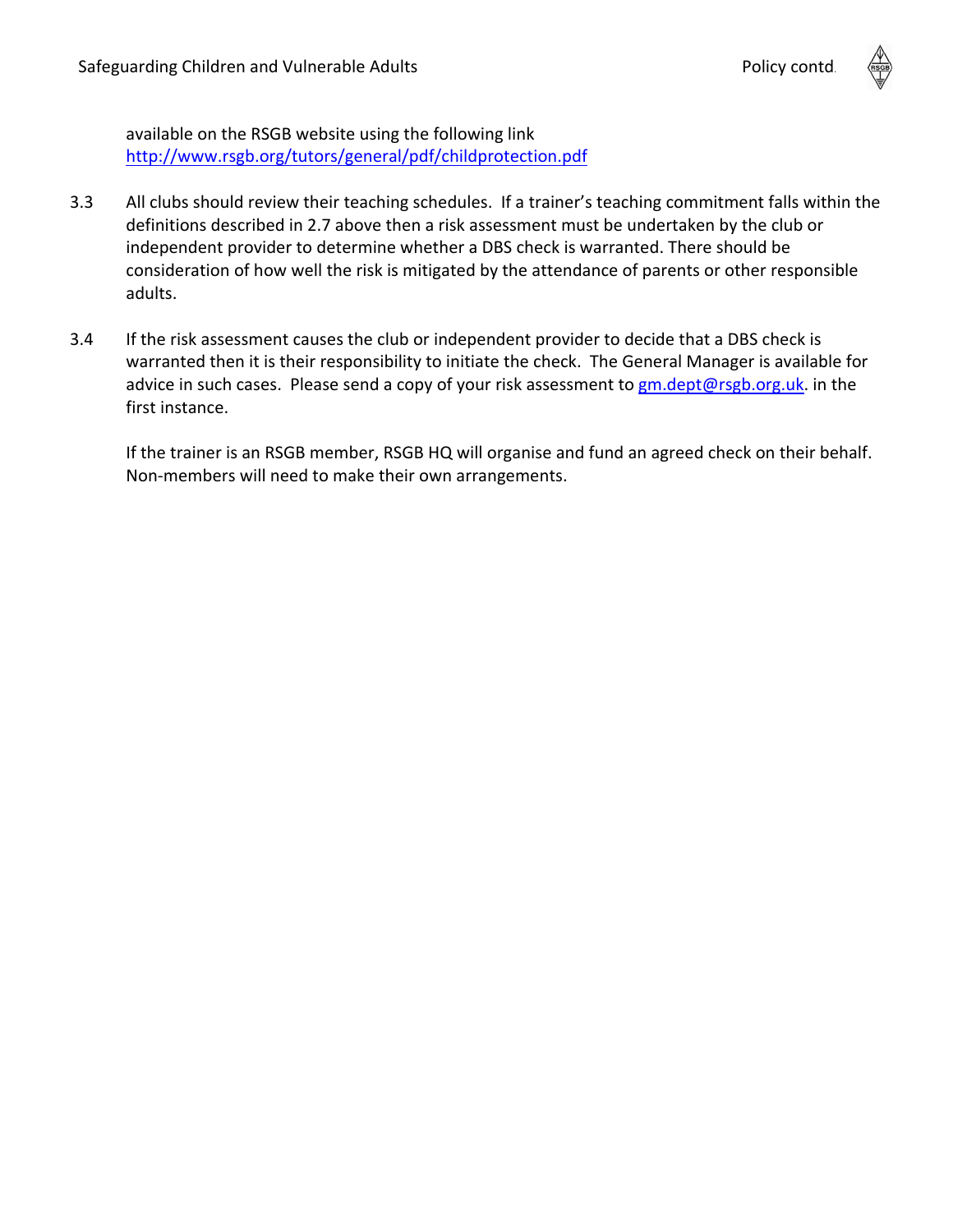

Appendix 1

## **Radio Society of Great Britain CHILD PROTECTION GUIDELINES**

#### **INTRODUCTION**

#### **The RSGB Child Protection Policy Statement**

Every child or young person, defined as any person under the age of 18, who undertakes amateur radio course training or who participates in amateur radio activities, should be able to take part in an enjoyable and safe environment and be protected from abuse. This is the responsibility of every adult involved in amateur radio.

The RSGB recognises its responsibilities to safeguard the welfare of all children and young people by protecting them from physical, sexual or emotional harm and from neglect or bullying, and to support those radio clubs and organisations who are affiliated to the RSGB in this endeavour.

This policy applies to anyone involved in amateur radio whether in a paid or voluntary capacity. For example, volunteers in clubs, tutors, invigilators and club officials.

#### **WHAT IS CHILD ABUSE?**

Child abuse is a term used to describe ways in which children or young people are harmed, usually by adults and increasingly by peers. Often these are people they know and trust. It refers to damage done to a child's or young person's physical, mental or emotional health. Children or young people can be abused within or outside their family, at school, at play and within any environment such as extracurricular activities, participation with youth organisation and the like. Abusive situations arise when adults or peers misuse their power over children or young people.

#### **Types of abuse**

**Physical**  where children's bodies are hurt or injured

**Emotional**  where children do not receive love and affection, may be frightened by threats or taunts or are given responsibilities beyond their capabilities.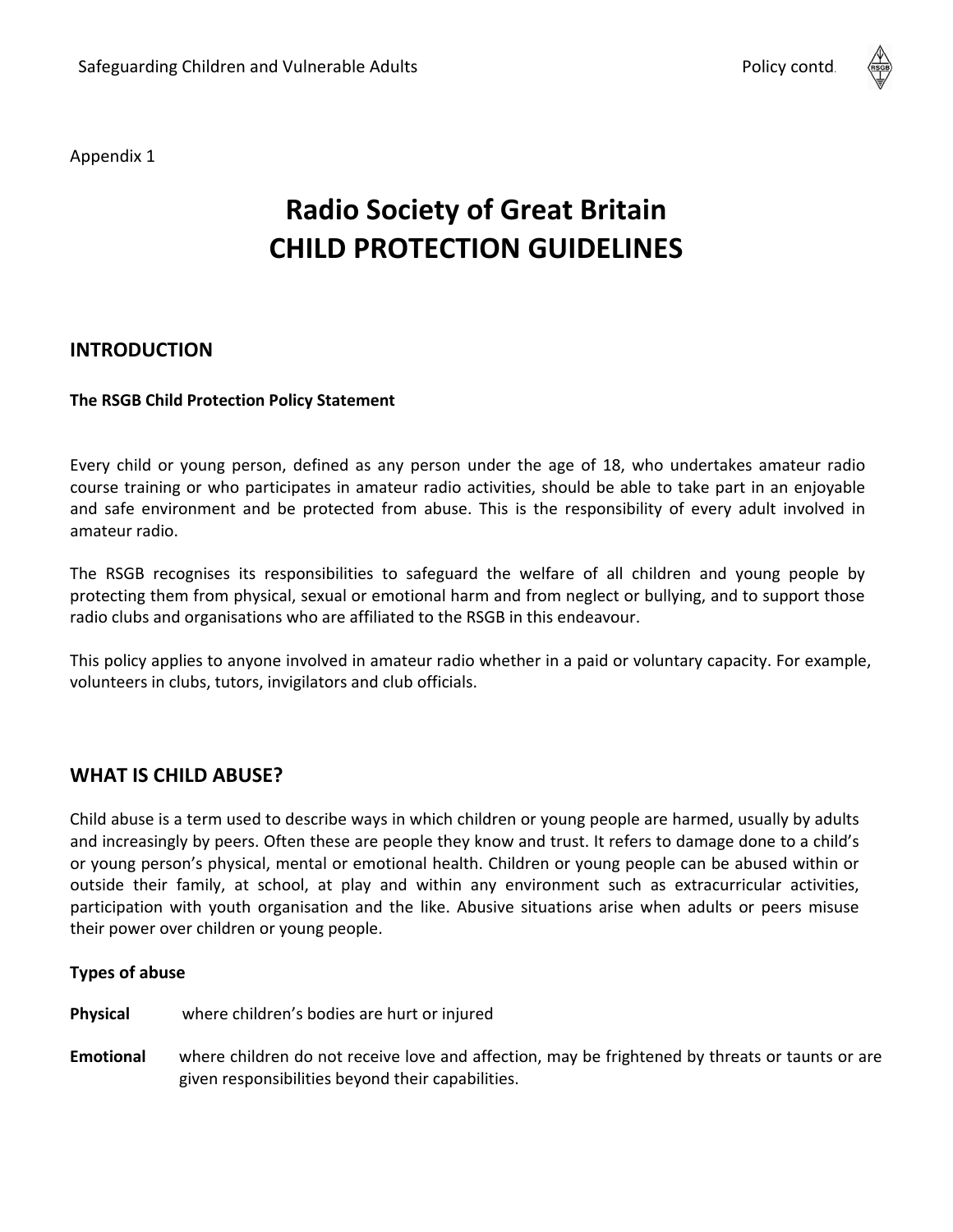

**Sexual** where adults (and sometimes other children) use children to satisfy sexual desires.

**Neglect** where adults fail to care for children and protect them from danger, seriously impairing health and development.

#### **Signs of abuse:**

The following *may* indicate abuse, but do not jump to conclusions. There could be other explanations:

- **Physical**  unexplained or hidden injuries; lack of medical attention.
- **Emotional** reverting to younger behaviour, nervousness, sudden underachievement, attentionseeking, running away from home stealing, lying.
- **Sexual** pre-occupation with sexual matters evident in words, play, drawings, entitled theing sexually provocative with adults, disturbed sleep, nightmares, bed wetting, secretive relationships with adults and children, stomach pains with no apparent cause.
- **Neglect**  looking ill‐cared for and unhappy, being withdrawn or aggressive, lingering injuries or health problems.

**Bullying** is not always easy to define; it can take many forms and is usually repeated over a period of time. The three main types are: physical (e.g. hitting, kicking theft), verbal (e.g. racist or homophobic remarks, threats, name calling) and emotional (e.g. isolating an individual from activities). They will include:

- Deliberate hostility and aggression towards a victim
- A victim who is weaker and less powerful than the bully or bullies
- An outcome which is always painful and distressing for the victim

Bullying behaviour may also include:

- Other forms of violence
- Sarcasm, spreading rumours, persistent teasing
- Tormenting, ridiculing, humiliation
- Racial taunts, graffiti, gestures
- Unwanted physical contact or abusive or offensive comments of a sexual nature

Emotional and verbal bullying is more common than physical violence; it can also be difficult to cope with or prove.

Within clubs, the single most important factor in the prevention of bullying is to have a clear policy to which tutors, invigilators, helpers, club members, children and young people and their parents are fully committed. Therefore, it is of paramount importance that clubs who provide amateur radio training at whatever level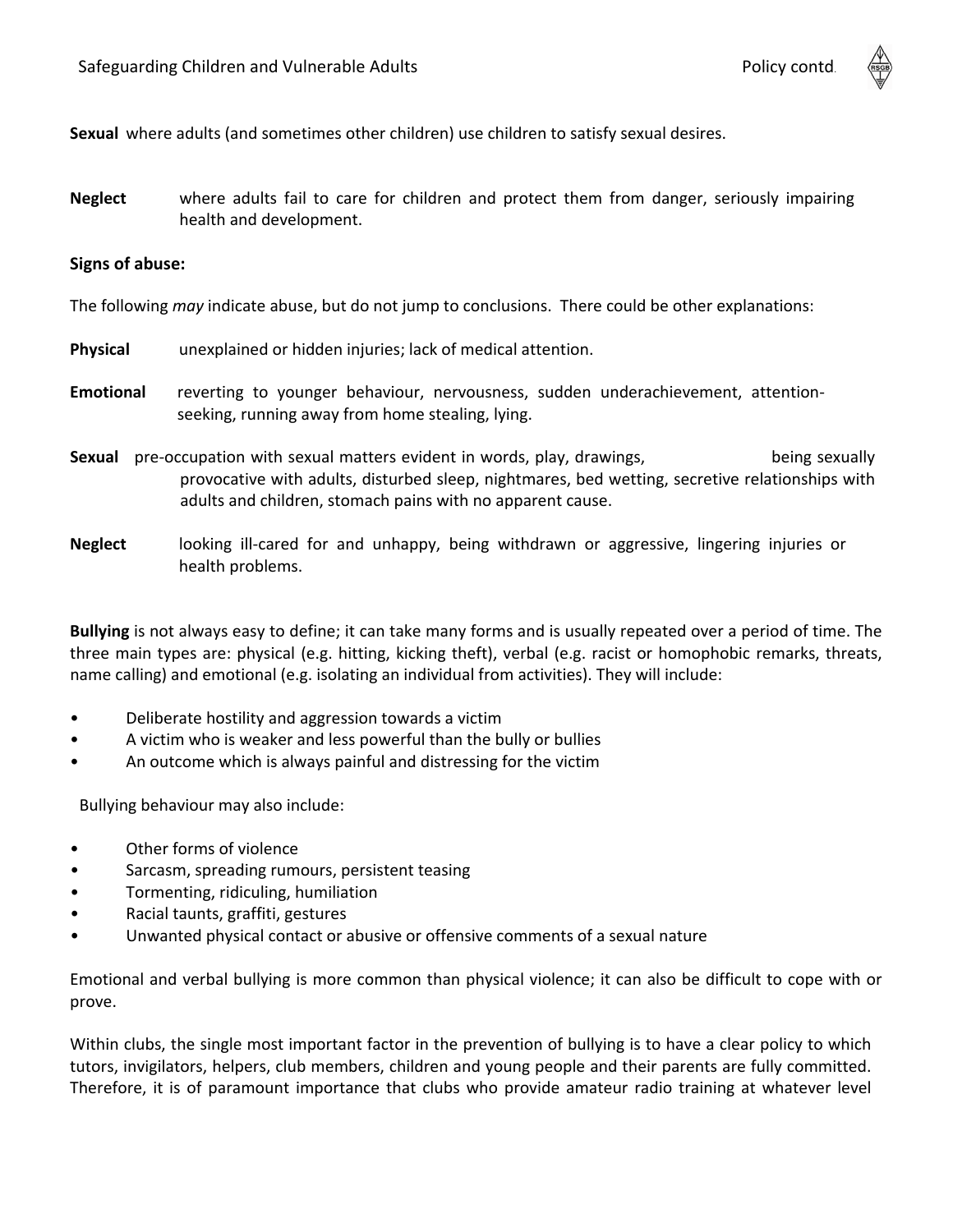

If bullying does occur every club or organisation must **take the problem seriously** and **investigate fully every incident.**

Every effort must be made by clubs and organisations to ensure bullying is eradicated. It is important as bullying can result in children or young people becoming vulnerable and isolated. These particular children or young people could then become an easy target for adult abusers.

#### **GENERAL GUIDELINES IN THE CARE OF CHILDREN AND YOUNG PEOPLE**

It is possible to reduce situations in which abuse can occur and help to protect volunteers, tutors, invigilators and club members by promoting good practice. The following are more specific examples of care, which should be taken when working within your club or organisation.

• Always be public and open when working with children and young people. Avoid situations where a teacher/instructor/club members, individual child or young person are completely unobserved.

Everyone should also be aware that as a general rule it **does not make sense** to:

- Spend excessive amounts of time alone with a child/young person
- Take children or young people alone on car journeys, however short
- Take children or young people to your home where they will be alone with you.

If cases arise where these situations are unavoidable, they should only occur with the full knowledge and consent of someone in charge in the organisation and/or the child's/young person's parents.

Adults should never:

- Allow or engage in rough, physical or sexually provocative games, including horseplay.
- Share a bedroom with a child or young person
- Allow or engage in any form of inappropriate touching
- Allow children or young people to use inappropriate language unchallenged
- Make sexually suggestive comments to a child or young person, even in fun
- Allow allegations made by a child or young person to go unchallenged, unrecorded or not acted upon
- Do things of a personal nature for children or young people they can do for themselves
- Invite or allow children or young people to visit or stay at your home unsupervised

It may sometimes be necessary for volunteers to do things of a personal nature for children or young people, particularly if they are very young or have a disability. These tasks should only be carried out with the full understanding and prior consent of parents/carers and the children and young people involved. There is a need to be responsive to a child's or young person's reactions – if a child or young person is fully dependent upon you, talk with him/her about what you are doing and give choices where possible. This is particularly so if you are involved in any dressing or undressing of outer clothing, or where there is physical contact or lifting or assisting a child or young person to carry out particular activities.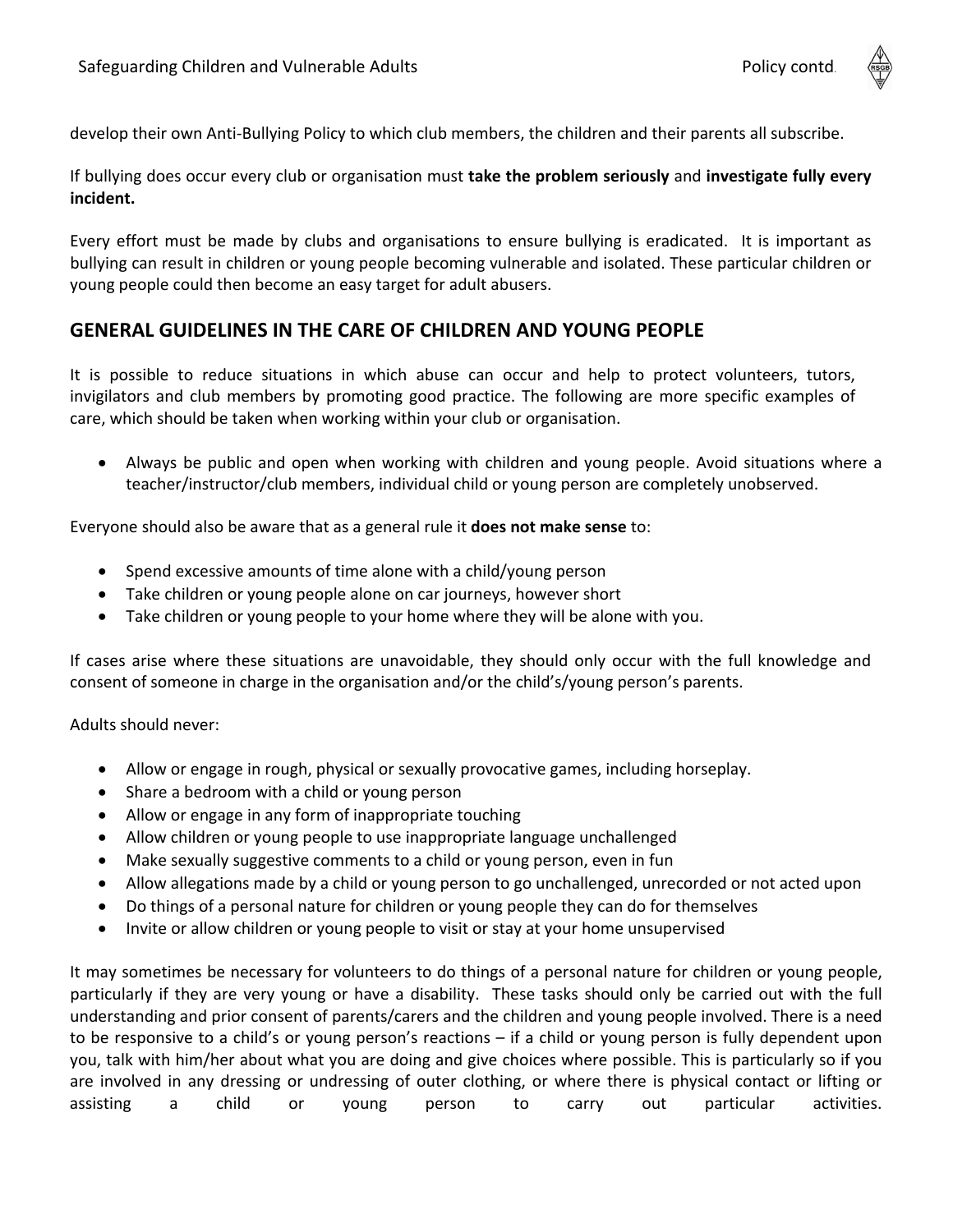

### **WHAT TO DO IF YOU SUSPECT/WITNESS ABUSE**

The following action should be taken by anyone who has concerns about the welfare of a child or young person in:

- 1. The amateur radio environment; e.g. the club premises
- 2. The home or other settings

be informed of the incident.

#### **Non‐action is** *not* **an option in Child Protection.**

#### **Concerns about poor practice and possible abuse**

Child abuse can and does occur outside the family setting. Although it is a sensitive and difficult issue, child abuse has occurred within amateur radio and may occur within other settings (social activities). Recent inquiries indicate that abuse that takes place within a public setting is rarely a one‐off event. It is crucial that those involved in amateur radio training are aware of this possibility and that all allegations are treated seriously and appropriate actions taken.

Allegations may also relate to poor practice where an adult's or peers behaviour is inappropriate and may be causing concern to a young person. Poor practice includes any behaviour, which infringes an, individuals' rights and/or is a failure to fulfil the highest standards of care. Poor practice is unacceptable and should be treated seriously and appropriate actions taken.

#### **Actions to take in abuse cases**

- React calmly so as not to frighten the child or young person.
- Tell the child or young person he/she is not to blame and that he/she was right to tell.
- Take what the child or young person says seriously
- Ensure the safety of the child or young person  $-$  if the child or young person needs immediate medical treatment, take the child or yo ung person to hospital or call an ambulance, inform doctors of concerns and ensure that they are aware that this is a Child Protection issue.
- Avoid leading the child or young person and keep any questions to the absolute minimum necessary to ensure a clear understanding of what has been said.
- Re-assure the child or young person but do not make promises of confidentiality or outcome which might not be feasible in the light of subsequent developments.
- Parents and carers should be contacted **ONLY** after advice from Social Services.
- Make a full record of what has been said, heard and/or seen as soon as possible.
- Report concerns to the person in charge or designated person immediately, unless the concern is about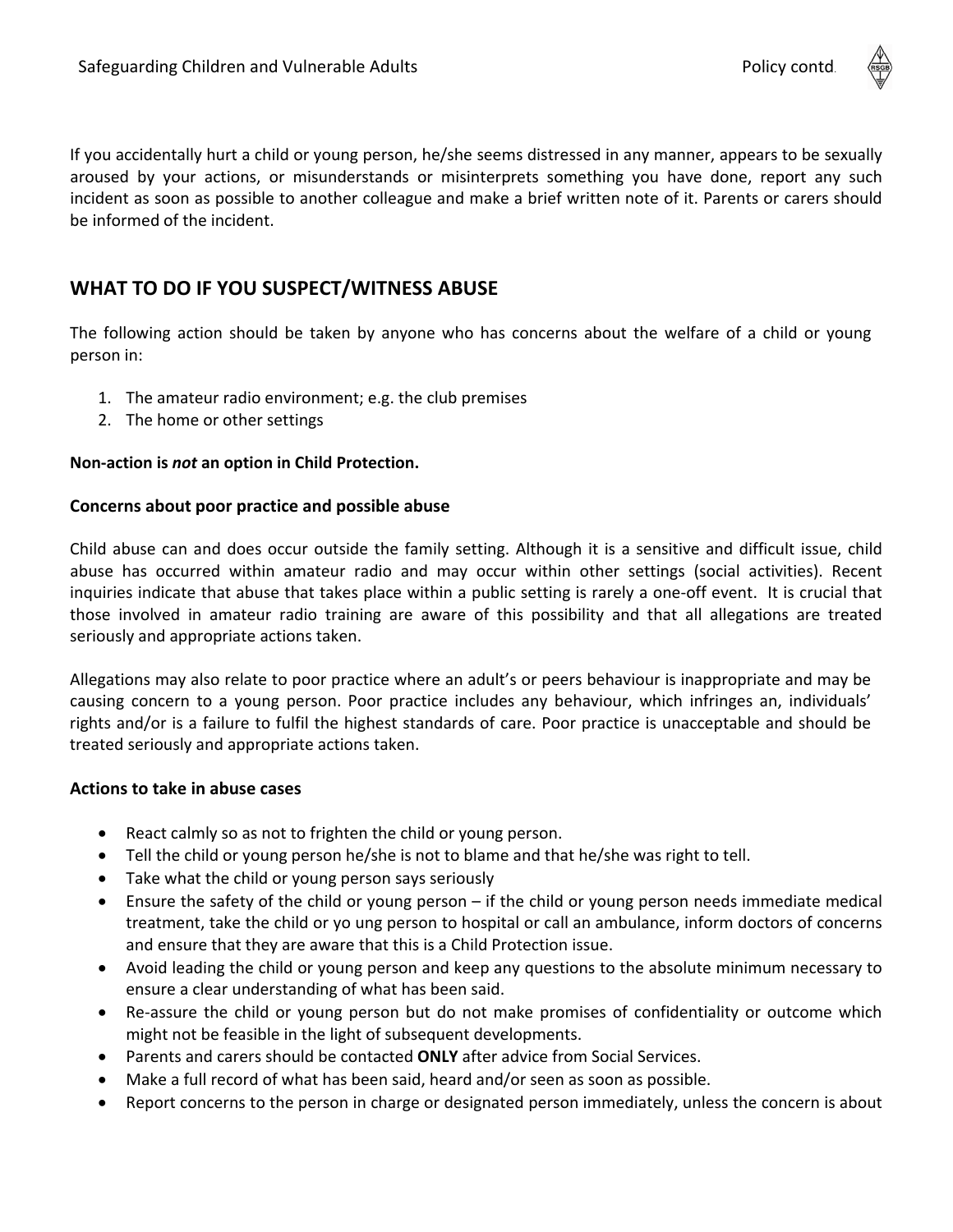the person in charge.

- The person in charge should be clearly identified at all times. If the person in charge is not available, or the concern is about the person in charge, then report your concerns directly to the Social Services or the Police. These agencies will advise you whether a formal referral to Social Services is necessary and what further action you might need to take. If you are advised to make a formal referral make it clear to Social Services or the Police that this is a Child Protection referral.
- Confidentiality should be maintained on a strictly 'need to know' basis and relevant documents stored in a secure location.
- Please remember that it can be more difficult for some children to disclose abuse than for others. Children from ethnic minorities may have regularly experienced racism, which may lead them to believe 'white people', including those in authority roles, do not really care about their well‐being. They may feel they have good reason to question whether your response will be any different.
- Disabled children and vulnerable adults will have to overcome additional barriers before feeling they can disclose abuse. They may rely on the abuser for their daily care and not know of alternative sources of care or residence. The abuse may be the only attention/affection they have experienced. There may be communication difficulties and they will almost certainly have to overcome prejudices, which block our willingness to believe they may be abused or to use their medical condition to explain away indicators, which in an able bodied child would concern us.
- When working with these groups you need to be extra vigilant and give extra thought as to how to respond.

#### **Recording of information, suspicions or concerns**

Information passed to the Social Services Department or the Police must be helpful as possible and it may be used in any subsequent legal action, hence the necessity for making a detailed record. The report should contain the following information:

- The child's or young person's name, address and date of birth
- The nature of the allegation
- A description of any visible bruising or other injuries
- The child's or young person's account, in their own words if possible, of what has happened and how any bruising or other injuries occurred
- Any observations that have been made by you or to you
- Any times, locations, dates or other relevant information
- A clear distinction between what is fact, opinion or hearsay
- Your knowledge of and relationship to the child or young person

Whenever possible, referrals to Social Services Departments should be confirmed in writing within 24 hours.

Keep a record of the name and designation of the Social Services member of staff or Police Officer to whom, concerns were passed and record the time and date of the call, in case any follow up is needed.